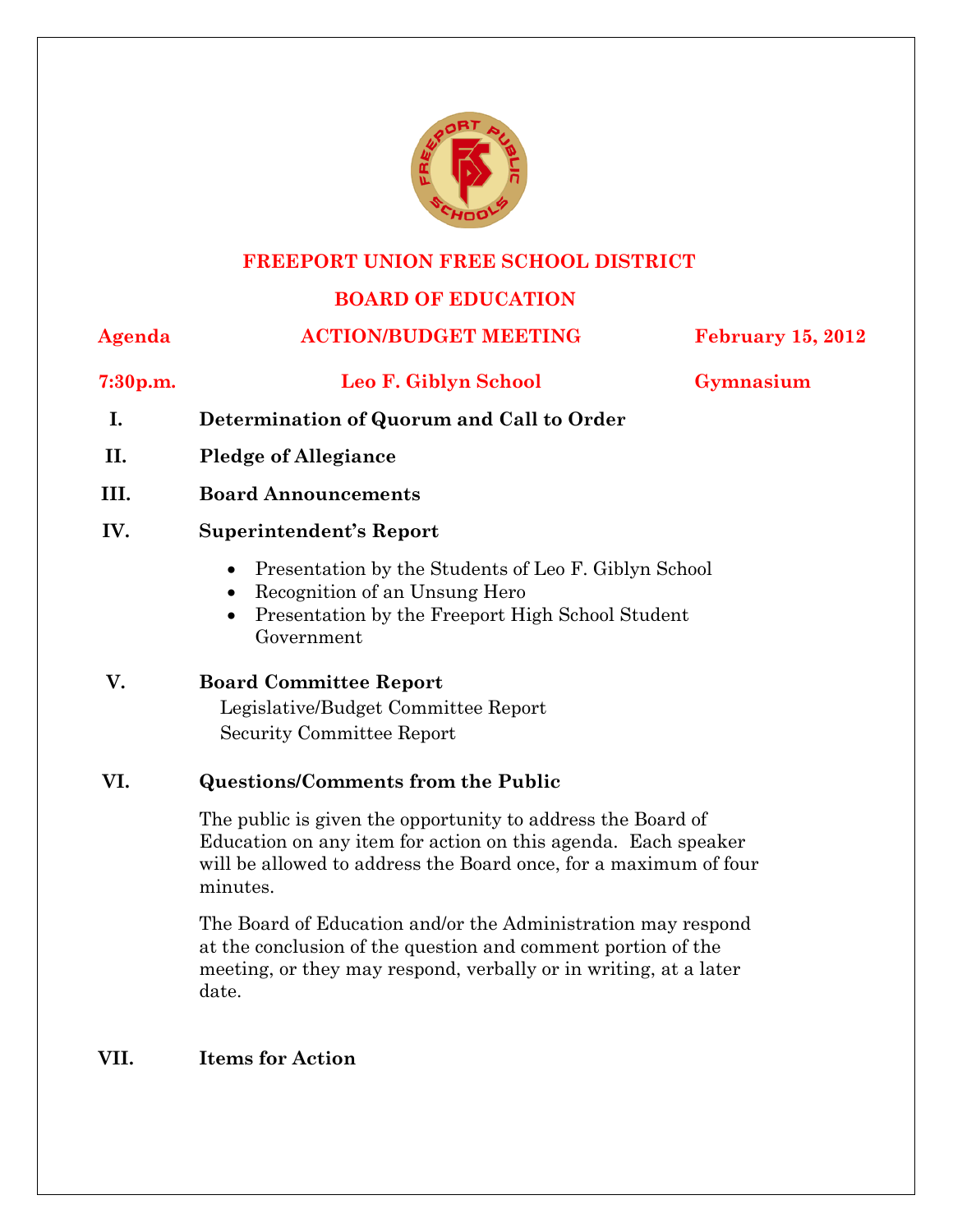# **Consent Agenda Items:**

 *Acceptance of the Minutes*  $\mathbf{A}$ hereby approves the following items; A; B  $1, 2, 3, 4, 5$ ; C  $1, 2$ . **BE IT RESOLVED that the Board of Education of the Freeport Union Free School District** 

**A.** Acceptance of the Minutes of the Board of Education Meetings

#### **B. Personnel Actions**

 **AA. Consent - Approve** 

- 1. Leave of Absence
- 2. Change of Status
- 3. Extension of Probation
- 4. Resignation
- 5. Appointment of Spring Coaching Staff

#### **C. Education**

- 1. Acceptance of the Minutes from the Committees on Special Education and Preschool Education
- 2. Appointment of an Officer to the Board

# **VIII. Other Items for Action**

- **A. Personnel** 
	- 1. Retirement of Staff

# **B. Education**

- 1. Approval of Consultants –Digital Conversion of Permanent Records
- 2. Approval of Consultants
- 3. Adoption of the 2012-2013 School Calendar

# **C. Finance**

- 1. Acceptance of an Intermunicipal Agreement
- 2. Authorization to Sign an Agreement
- 3. Acceptance of a Gift
- 4. Acceptance of a Donation
- 5. Acceptance of Scholarships
- 6. Budget Transfer General Fund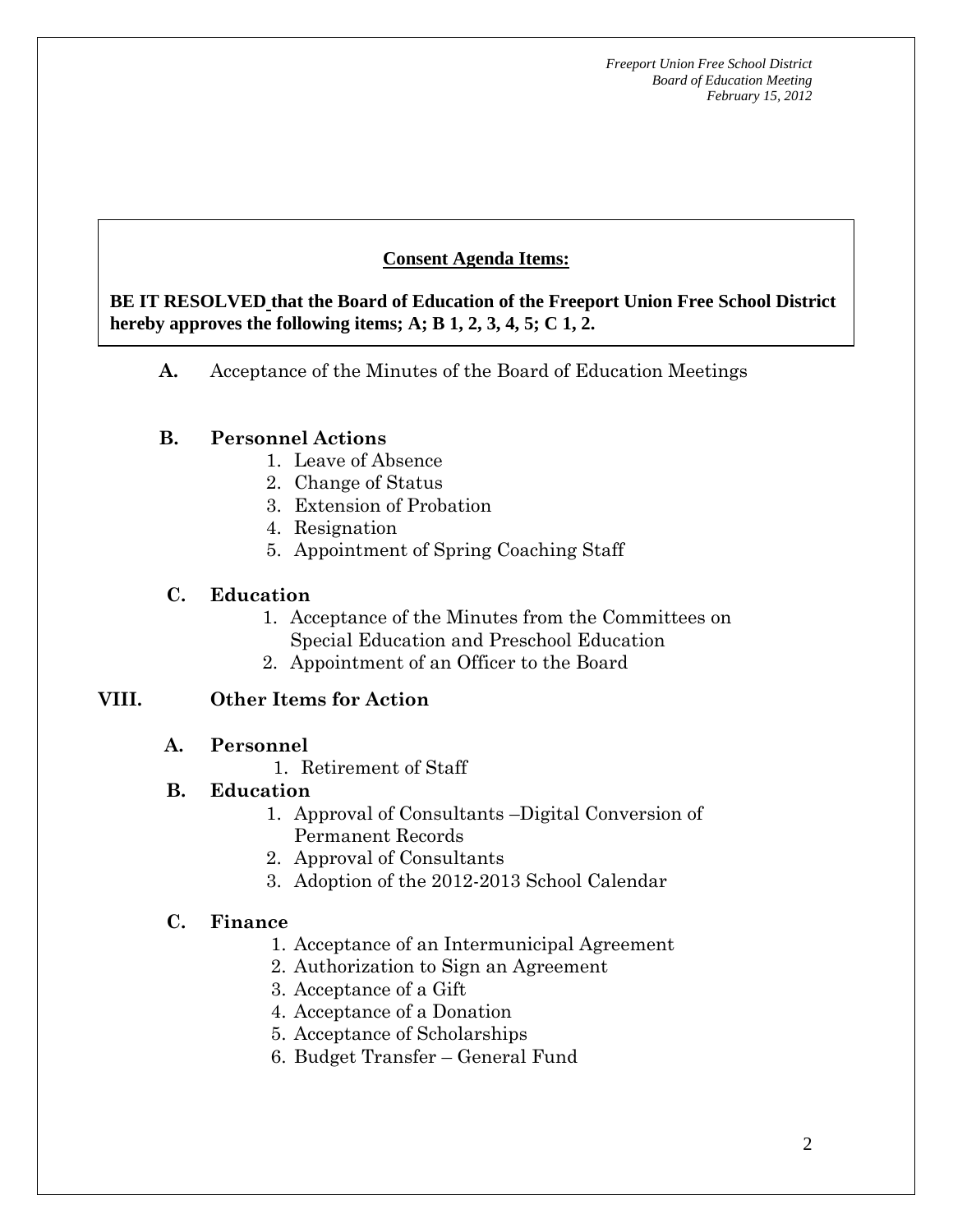# **IX. A. Other Reports to the Board**

- 1. Treasurer's Report
- 2. Atkinson Bookstore Account

#### **X. Questions/Comments from the Public on Other Topics**

At this time, the public is given the opportunity to address the Board of Education on any topic. Each speaker will be allowed to address the Board once, for a maximum of **four** minutes.

The Board of Education and/or the Administration may respond at the conclusion of the question and comment portion of the meeting, or they may respond, in writing, at a later date.

- **XI. Board Comments**
- **XII. Superintendent Comments**
- **XIII. Adjournment**

#### **Next Meeting**

**XIV.** 

The next proposed meeting of the Board of Education will be the Budget Workshop Meeting to be held on March 7, 2012 at Caroline G. Atkinson School. All meetings begin at 7:30 p.m. unless otherwise noted.

Register to vote: Monday through Friday between 8:30 a.m. and 3:30 p.m. at the Administration Building, 235 N. Ocean Avenue.

**Visit our website at www.freeportschools.org**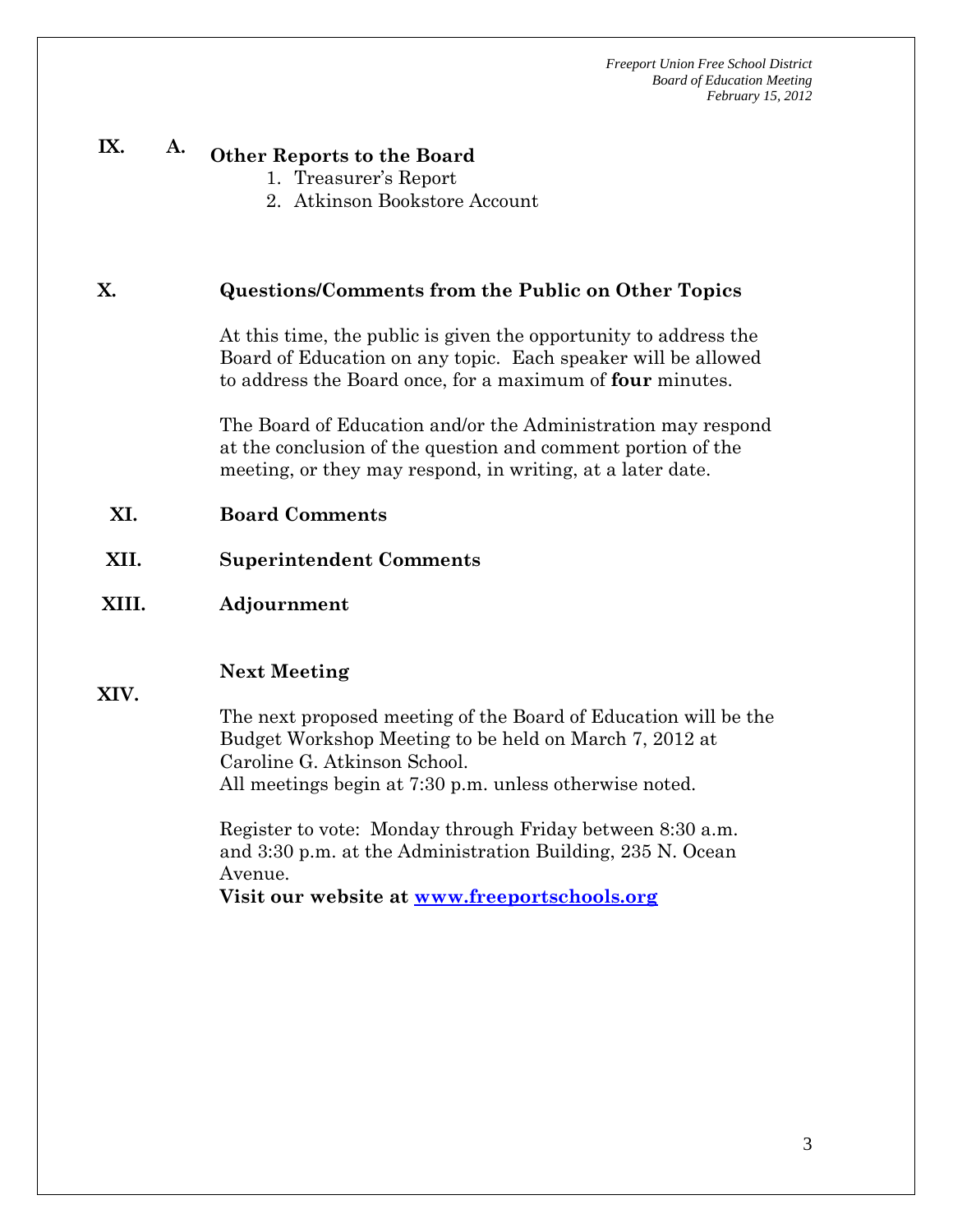#### **Acceptance of the Minutes**

**BE IT RESOLVED** that the Board of Education of the Freeport Union Free School District hereby accepts the minutes of the following meetings as written:

January 18, 2012; January 25, 2012; February 1, 2012.

# **Personnel**

# **Leave of Absence**

**BE IT RESOLVED**, that the Board of Education of the Freeport Union Free School District hereby grants a request for leave of absence as listed below:

- 1. **Taisha Jackson,** full-time Teaching Assistant, effective January 23, 2012 through March 19, 2012, for health reasons.
- 2. **Joycelyn Rodriguez,** Art Teacher, extension of a leave of absence that began October 26, 2011 through January 31, 2012, now through March 4, 2012, for health reasons.
- 3. **Eddie Chavez**, Groundskeeper, extension of a leave of absence that began December 7, 2011 through February 1, 2012, now through March 4, 2012, for health reasons.
- 4. **Luann Mayer**, full-time Teaching Assistant, effective January 30, 2012 through March 14, 2012, for health reasons.
- 5. **Carmen Scali,** Spanish Teacher, effective February 3, 2012 through March 11, 2012, for health reasons.
- 6. **Vashti Burke,** Music Teacher, effective January 30, 2012 through February 6, 2012, for health reasons.
- 7. **Kristin Fagan,** Guidance Counselor, effective January 23, 2012 through February 12, 2012, for health reasons.

# **Change of Status**

**BE IT RESOLVED,** that the Board of Education of the Freeport Union Free School District hereby grants a request for change of status as listed below: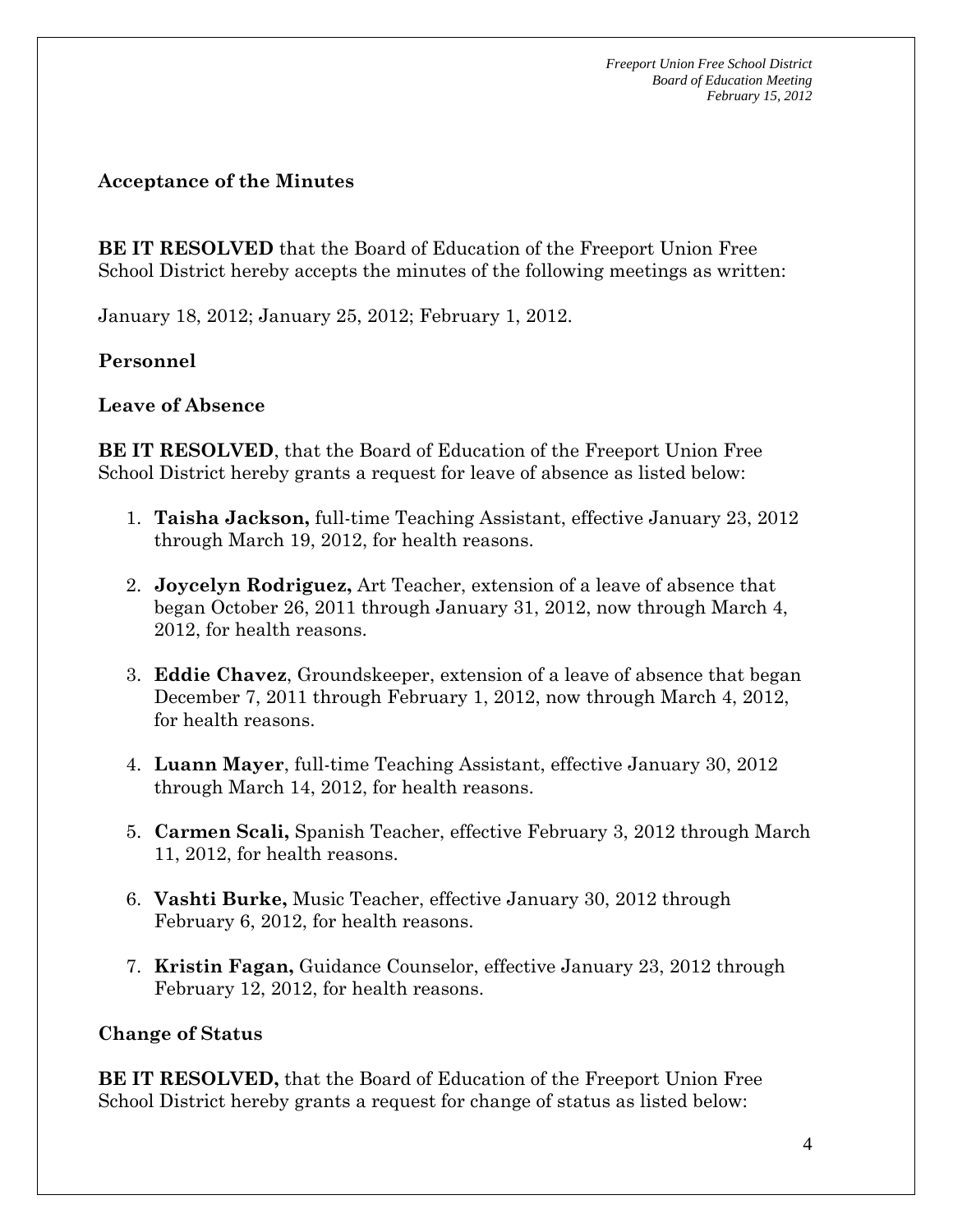**1. Vanessa Mannanice**, Art Teacher, Leave Replacement, effective February 1, 2012 an extension of an assignment through March 2, 2012.

# **Extension of Probation**

**BE IT RESOLVED**, that the Board of Education of the Freeport Union Free School District hereby extends the probationary period ending date by one year to March 1, 2013, for the following individual, in accordance with the provisions of a letter dated February 1, 2012.

**Georgia Lambrinos**, Science Teacher, probationary period extended to March 1, 2013.

# **Resignation of Staff**

**BE IT RESOLVED**, that the Board of Education of the Freeport Union Free School District hereby accepts the letter(s) of resignation from the following staff member(s) as listed below:

- **1. Alfred Boyd,** Security Aide, effective January 26, 2012, for personal reasons.
- **2. Jacob Whalen**, full-time Teaching Assistant, effective February 1, 2012, for personal reasons.
- **3. Morgan Sorrentino,** full-time Teaching Assistant, effective January 20, 2012, for personal reasons.
- **4. Julie Rose**, 2/3 Social Worker, effective February 17, 2012, for personal reasons.
- **5. Anne Marie Hudley Simmons**, Coordinator of the Arts, effective June 30, 2012, for personal reasons.

# **Appointment of Spring Coaching Staff**

**BE IT RESOLVED,** that the Board of Education of the Freeport Union Free School District, upon the recommendation of the Superintendent, hereby appoints the individuals listed below as coaches.

| 2011-2012           |                        |             |               |  |  |  |  |
|---------------------|------------------------|-------------|---------------|--|--|--|--|
| <b>COACH'S NAME</b> | <b>POSITION</b>        | <b>STEP</b> | <b>SALARY</b> |  |  |  |  |
| BEATHEA, LOLITA     | VARSITY BADMINTON      | 3RD         | \$4,527.00    |  |  |  |  |
| TIMMES, WILLIAM     | VARSITY BASEBALL       | 3RD         | \$7,280.00    |  |  |  |  |
| DELGADO, ROBERTO    | VARSITY ASST. BASEBALL | 1ST         | \$4,583.00    |  |  |  |  |
| SMAR, STEPHEN       | <b>J.V. BASEBALL</b>   | 2ND         | \$4,930.00    |  |  |  |  |

# SALARY SCHEDULE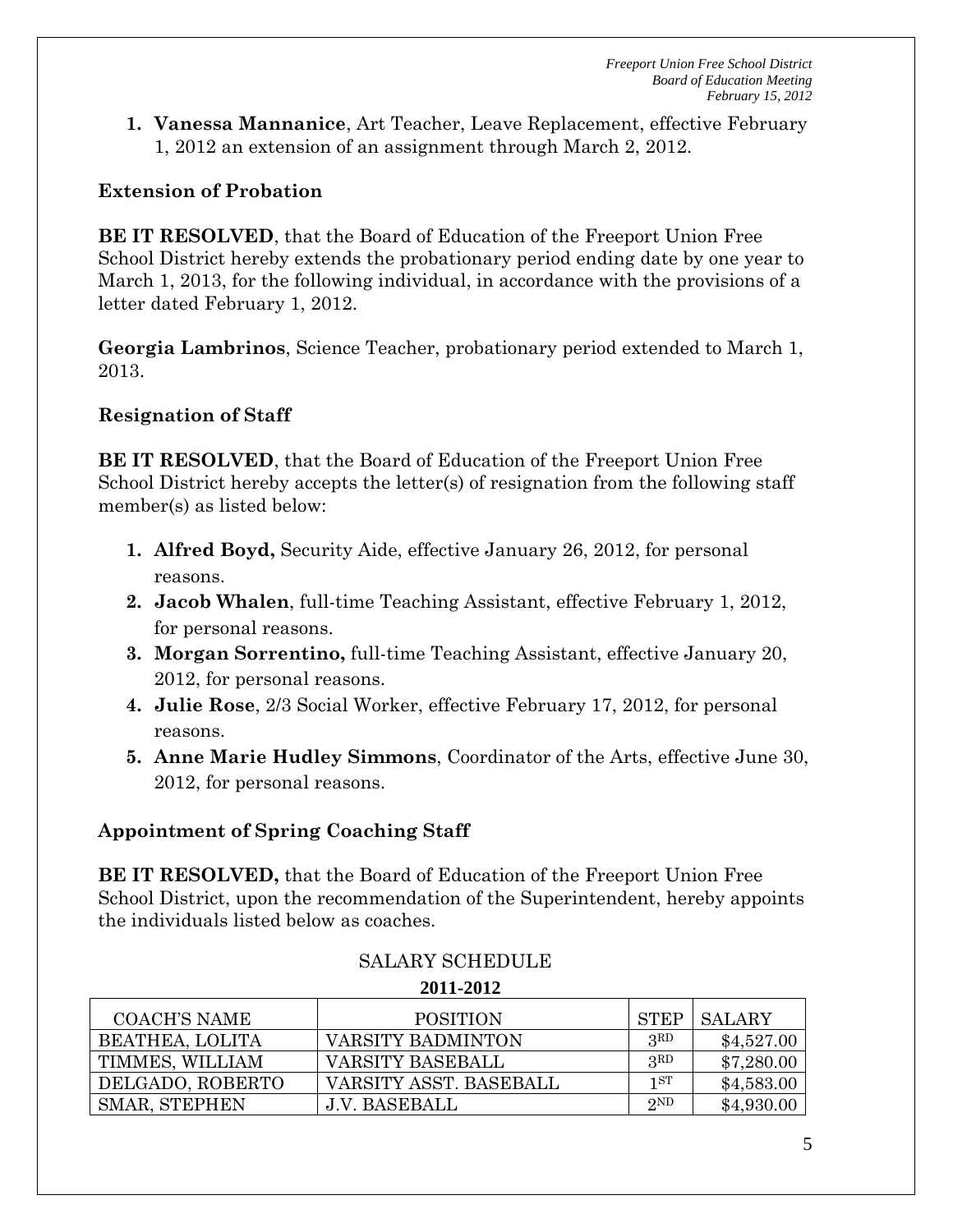| STEIMER, LAURENCE        | MODIFIED 8TH GRADE              |                                         | \$4,187.00 |
|--------------------------|---------------------------------|-----------------------------------------|------------|
|                          | <b>BASEBALL</b>                 |                                         |            |
| PURICELLI, JR.,          | MODIFIED 7TH GRADE              | 3RD                                     | \$4,187.00 |
| <b>CHARLES</b>           | <b>BASEBALL</b>                 |                                         |            |
| MOHRMAN, HARRY           | BOYS VARSITY HEAD LACROSSE      | $3RD$<br>$3^{\scriptstyle \mathrm{RD}}$ | \$7,733.00 |
| FIORE, CHRISTOPHER       | BOYS VARSITY ASST. LACROSSE     |                                         | \$2,860.00 |
| MILLS, RANDY             | BOYS VARSITY ASST. LACROSSE     | $3^{\scriptstyle \mathrm{RD}}$          | \$2,860.00 |
| HALVORSEN Sr,            | BOYS J.V. HEAD LACROSSE         | 3RD                                     | \$5,545.00 |
| <b>TIMOTHY</b>           |                                 |                                         |            |
| HALVORSEN Jr,            | BOYS J.V. ASST. LACROSSE        | 3 <sup>RD</sup>                         | \$5,545.00 |
| <b>TIMOTHY</b>           |                                 |                                         |            |
| JONES, JIMMY             | BOYS MODIFIED LACROSSE          | 3RD                                     | \$4,865.00 |
| <b>BALLARD, DANIELLE</b> | <b>GIRLS VARSITY HEAD</b>       | 3RD                                     | \$7,783.00 |
|                          | <b>LACROSSE</b>                 |                                         |            |
| WAHLERS, DIANE           | GIRLS VARSITY ASST. LACROSSE    | 3 <sup>RD</sup>                         | \$5,720.00 |
| COLONNA, LISA            | <b>GIRLS J.V. HEAD LACROSSE</b> | 3 <sub>RD</sub>                         | \$5,545.00 |
| <b>JONES, MEREDITH</b>   | GIRLS J.V. ASST. LACROSSE       | 3 <sup>RD</sup>                         | \$5,545.00 |
| GUASTO-WEAVER,           | <b>GIRLS MODIFIED HEAD</b>      | 3RD                                     | \$4,865.00 |
| <b>STACIE</b>            | <b>LACROSSE</b>                 |                                         |            |
| BIVONA, CHRISTINA        | GIRLS VARSITY HEAD SOFTBALL     | 3RD                                     | \$7,280.00 |
| <b>BORRIELLO, RENEE</b>  | GIRLS VARSITY ASST. SOFTBALL    | 3RD                                     | \$5,203.00 |
| VAN NOSTRAND, GREG       | GIRLS J.V. SOFTBALL             | 3RD                                     | \$5,203.00 |
| LLOYD-FORDE, LAKISHA     | GIRLS 8TH GRADE SOFTBALL        | 3 <sup>RD</sup>                         | \$4,187.00 |
| MANNANICE, VANESSA       | GIRLS 7TH GRADE SOFTBALL        | 1 <sub>ST</sub>                         | \$3,702.00 |
| ANDERSEN, ALAN           | BOYS VARSITY HEAD TENNIS        | 3 <sup>RD</sup>                         | \$5,007.00 |
| DEBONIS, ROBERT          | BOYS VARSITY ASST. TENNIS       | 3 <sup>RD</sup>                         | \$3,936.00 |
| GILREATH, CHARLES        | BOYS VARSITY HEAD TRACK         | 3 <sup>RD</sup>                         | \$7,279.00 |
| YEARWOOD, FELICIA        | BOYS VARSITY ASST. TRACK        | 2 <sup>ND</sup>                         | \$4,930.00 |
| WILLIAMS, TIA            | GIRLS VARSITY HEAD TRACK        | 3 <sup>RD</sup>                         | \$7,279.00 |
| EDMEADE, VAUGHN          | GIRLS VARSITY ASST. TRACK       | 1 <sup>ST</sup>                         | \$4,583.00 |
| FACEY, SCOTT             | GIRLS VARSITY ASST. TRACK       | $1^{ST}$                                | \$1,425.00 |
| BLOUNT, ERIC             | COED MODIFIED HEAD TRACK        | 3 <sup>RD</sup>                         | \$4,527.00 |
| <b>BROWN, YVONNE</b>     | COED MODIFIED ASST. TRACK       | $3^{\scriptstyle \mathrm{RD}}$          | \$4,187.00 |
| CELLAN, RUSSELL          | SPRING WEIGHT TRAINING          | $3^{\scriptstyle \mathrm{RD}}$          | \$2,084.00 |
| BIVONA, CHRISTINA        | SPRING 5TH GRADE SPORTS         | $3^{\scriptstyle \mathrm{RD}}$          | \$1,505.50 |
| DEBONIS, ROBERT          | SPRING 6TH GRADE SPORTS         | $3RD$                                   | \$1,505.50 |
| GILREATH, CHARLES        | BAYVIEW ELEMENTARY SPORTS       | 3 <sup>RD</sup>                         | \$1,505.50 |
| ZITO, GEORGE             | <b>ATHLETIC TRAINER</b>         | 3 <sup>RD</sup>                         | \$6,663.00 |

#### **Education**

# **CSE/CPSE Minutes**

**BE IT RESOLVED,** that the Board of Education of the Freeport Union Free School District hereby accepts the minutes of the meetings of the Committee on Special Education and the Committee on Preschool Special Education for the following dates: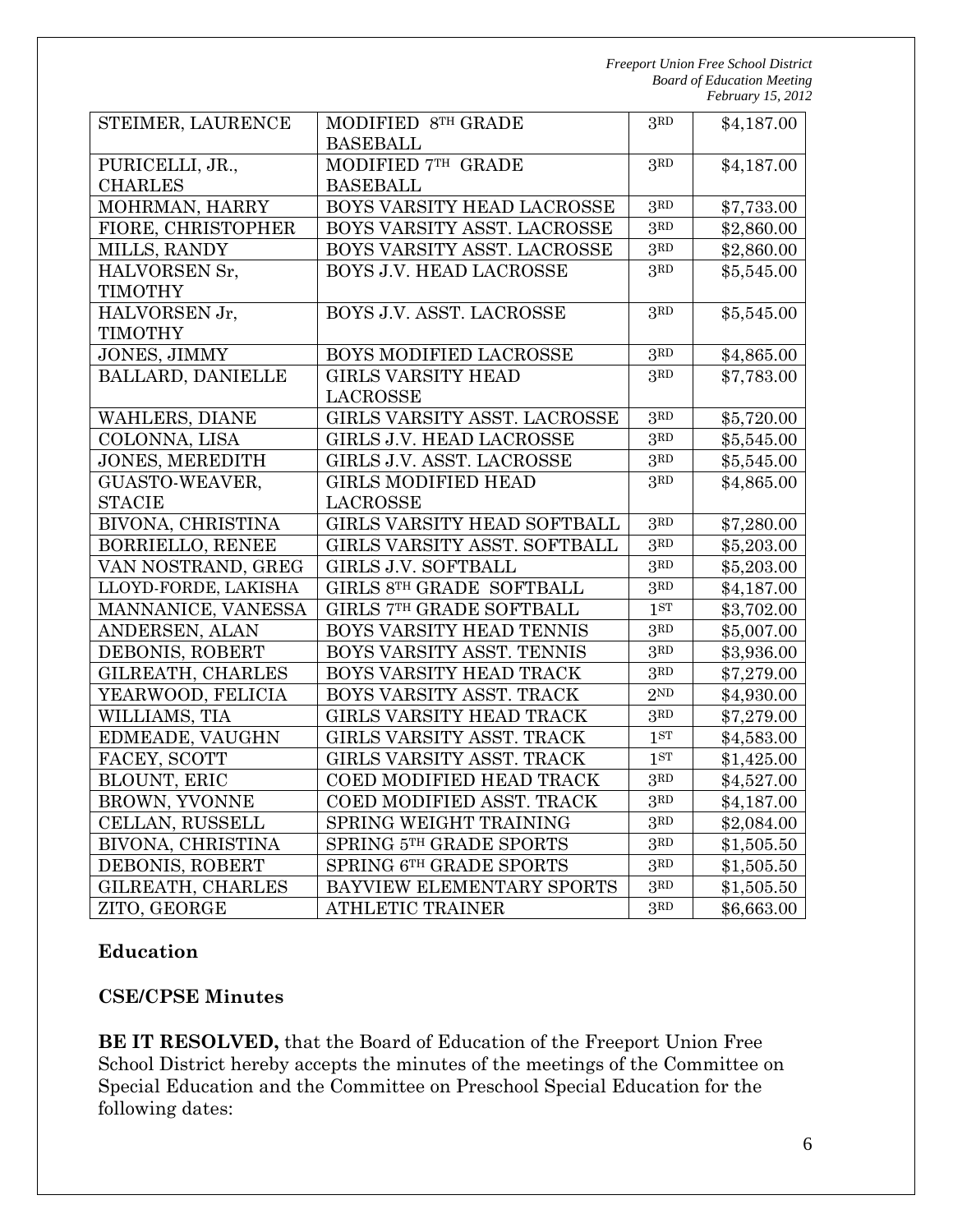November 29, 2011

December 5, 6, 13, 20, 22, 2011

January 3, 5, 9, 10, 12, 13, 18, 19, 20, 23, 24, 25, 26, 27, 31, 2012

February 2, 3, 2012

# **Education Appointment of an Officer to the Board**

**BE IT RESOLVED**, that the Board of Education of the Freeport Union Free School District hereby appoints the following Officer to the Board for the 2011- 2012 Year in accordance with Education Law. This appointment shall be in effect from January 1, 2012 and shall terminate on June 30, 2012:

Liaison for Homeless Children and Youth: **Pamela Taylor**.

# **Personnel Retirement of Staff**

**BE IT RESOLVED,** that the Board of Education of the Freeport Union Free School District hereby accepts the letter of resignation for the purpose of retirement from the following staff member as listed:

**Valerie Piali**, ESL Teacher, effective July 1, 2012, after serving the children of Freeport for more than 33 years.

**Eleana Koondel,** Music Teacher, effective June 30, 2012, after serving the children of Freeport for more than 38 years.

# **Education**

# **Approval of Consultants –Digital Conversion of Permanent Records**

**BE IT RESOLVED**, that the Board of Education hereby approves the agreement between Document Conversions Inc. and Freeport Union Free School District to carry out digital conversions of permanent records as written into the Local Records Management Improvement Fund through New York State Archives, a division of the New York State Education Department, grant #0580122459 (\$32,970), using Document Conversions Inc. listed with the State Records and Archives under Vendors and Consultants and also listed as a NYS Office of General Services approved vendor, contract # CMT292A.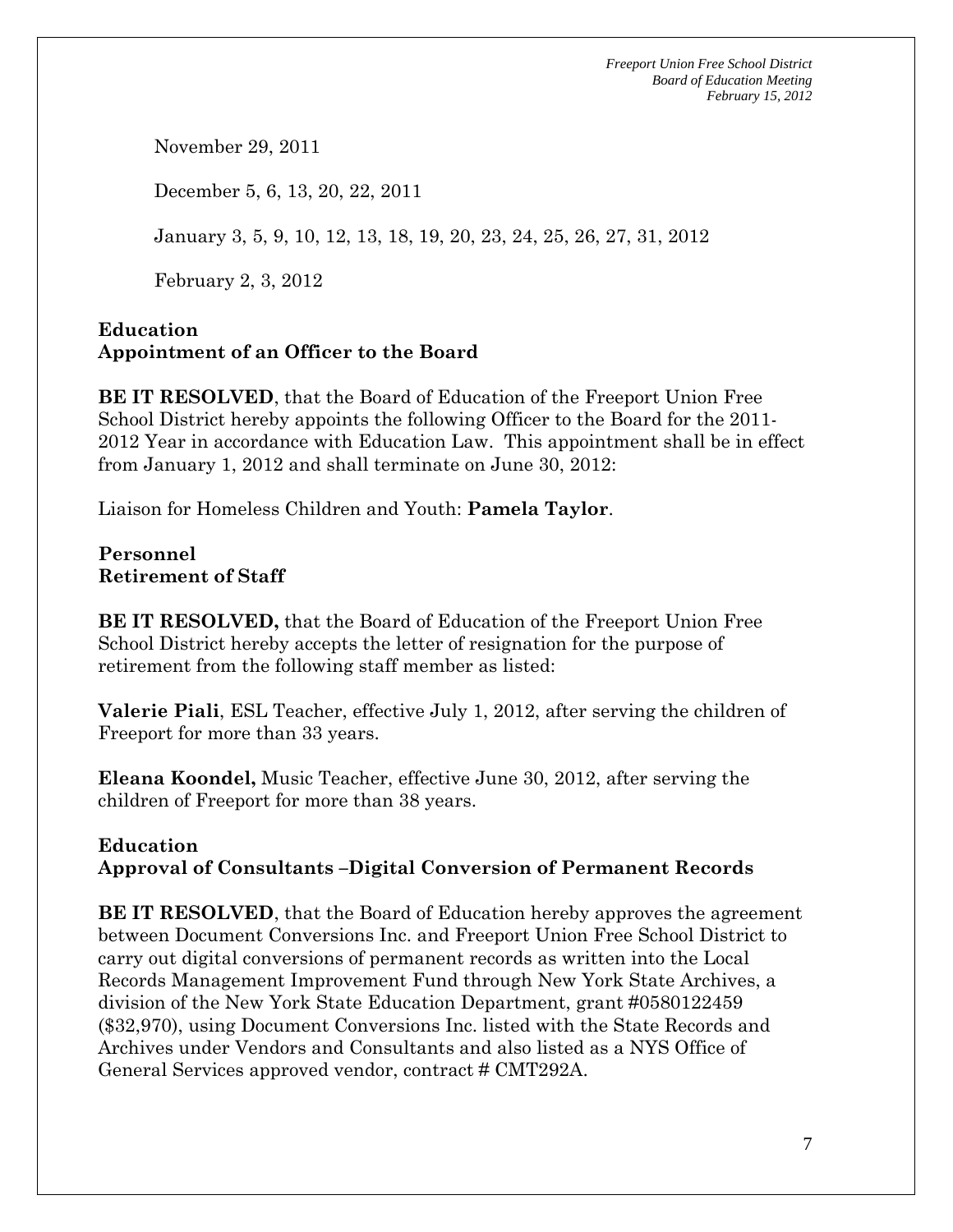**BE IT FURTHER RESOLVED,** that the Board of Education authorizes the Superintendent (or his designee) to execute said agreement on its behalf.

# **Approval of Consultants**

**BE IT RESOLVED,** that the Board of Education hereby approves agreements between the following consultants and the Freeport Union Free School District, as per the attached list for the 2011-2012 school year; and

**BE IT FURTHER RESOLVED**, that the Board of Education authorizes the Superintendent (or his designee) to execute said agreements on its behalf.

| <b>Consultant</b> | <b>Schools</b>         | <b>Services Provided</b>     | <b>Costs for</b> | <b>Funding Source</b>    |
|-------------------|------------------------|------------------------------|------------------|--------------------------|
|                   |                        |                              | 2011-2012        |                          |
| Nancy LaRocca     | Caroline G.            | One-to-one student           | Not to           | Professional             |
|                   | <b>Atkinson School</b> | tutoring in English          | Exceed           | <b>Development Funds</b> |
|                   |                        | language arts and scoring    | \$5,100          | Title IIA                |
|                   |                        | of the New York State        |                  |                          |
|                   |                        | ELA assessments.             |                  |                          |
| Mary Ann Rose     | Caroline G.            | One-to-one student           | Not to           | Professional             |
|                   | <b>Atkinson School</b> | tutoring in English          | Exceed           | Development Funds        |
|                   |                        | language arts and scoring    | \$5,100          | Title IIA                |
|                   |                        | of the New York State        |                  |                          |
|                   |                        | ELA assessments.             |                  |                          |
| Luisa Costa-Garo  | K-4 Magnets,           | <b>Sheltered Instruction</b> | Not to           | Title III                |
|                   | Atkinson, & Dodd       | <b>Observation Protocol</b>  | Exceed           |                          |
|                   | <b>MS</b>              | Trainings (SIOP)             | \$3,300          |                          |

# **Adoption of the 2012-2013 School Calendar**

**BE IT RESOLVED**, that the Board of Education of the Freeport Union Free School District hereby adopts the attached School Calendar for the 2012-2013 school year.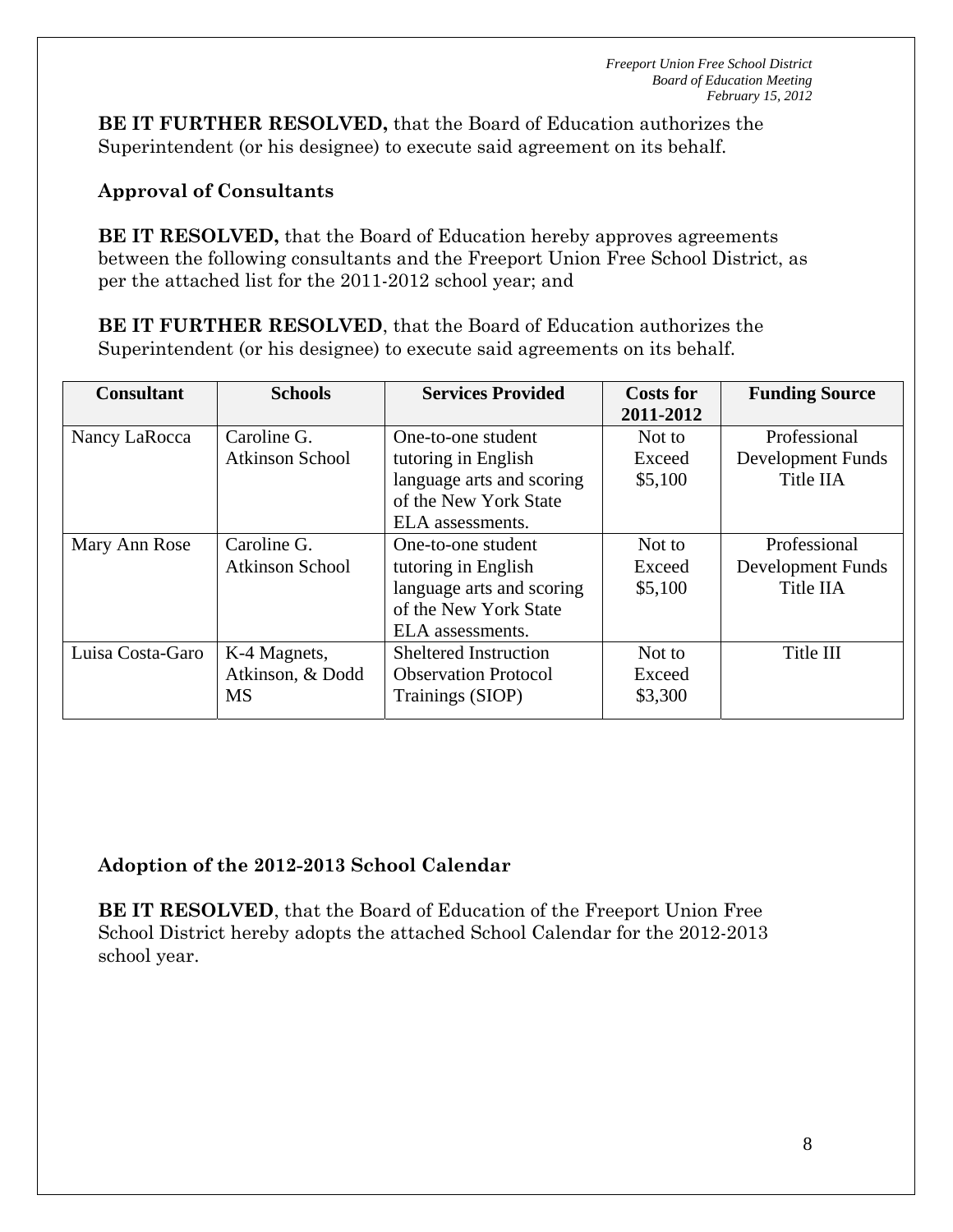

# Freeport Public Schools **2012-2013 School Calendar**

| August            | $29\ \&\ 30$                         | Teachers Report – Supt. Conference Days                                                                          |
|-------------------|--------------------------------------|------------------------------------------------------------------------------------------------------------------|
| Sept              | 3<br>$\overline{4}$<br>17 & 18<br>26 | Labor Day<br>First Day of School for Students<br>Rosh Hashanah – school closed<br>Yom Kippur                     |
| October           | 8                                    | Columbus Day - school closed                                                                                     |
| November          | $\,6$<br>12<br>22-23                 | Superintendent Conference Day - no school<br>for students<br>Veterans Day - school closed<br>Thanksgiving Recess |
| December -January | $24 - 1$                             | <b>Holiday Recess</b>                                                                                            |
| January           | 21                                   | Martin Luther King Day - school closed                                                                           |
| February**        | 18-22                                | <b>Winter Recess</b>                                                                                             |
| March-April**     | $25 - 1$                             | <b>Spring Recess</b>                                                                                             |
| May               | 27                                   | <b>Memorial Day Recess</b>                                                                                       |
| June              | 21                                   | Last Day of School for Students                                                                                  |

If 1 snow day is used school will be open June 24 for teachers

If 2 snow days are used, school will be open June 24 and 25 for teachers.

\*Dates of Parent/Teacher Conferences to be announced.

\*\*February and March breaks are subject to change pending changes in testing schedules from the State Education Department.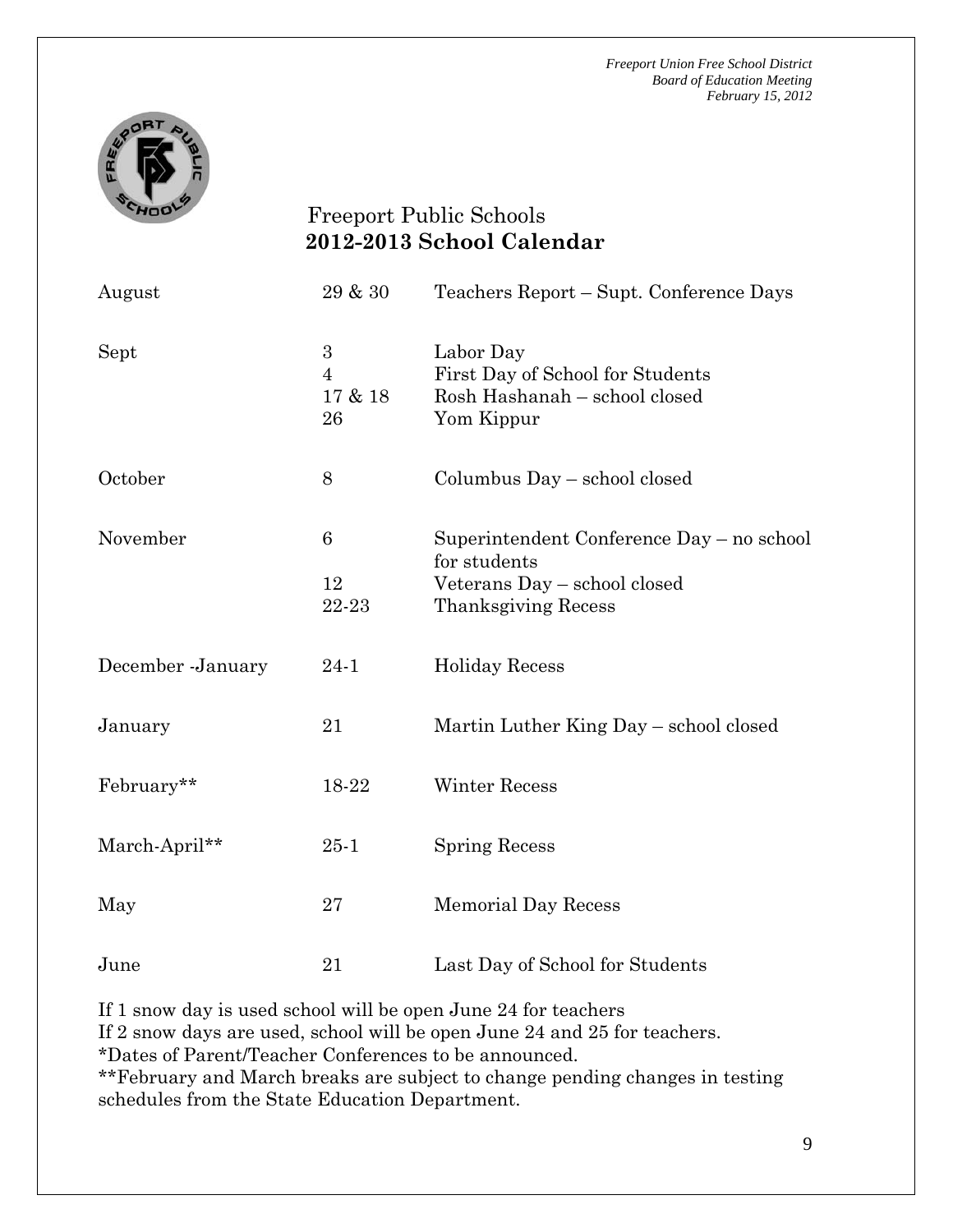# **Finance Authorization to Sign an Agreement**

**BE IT RESOLVED,** that the Board of Education authorizes the Superintendent (or his designee) to execute an agreement with Hofstra University for the 2012 Freeport High School Commencement to be held at the David S. Mack Sports Complex at Hofstra University on Wednesday, June 27, 2012.

# **Acceptance of a Gift**

**BE IT RESOLVED,** that the Board of Education of the Freeport Union Free School District hereby accepts a donation from an art collector, Mrs. Marion Hubbard, art books, valued at \$1,787.00 to be used in the libraries and/or offices of lead teachers of ELA and Social Studies in our District Libraries.

# **Acceptance of a Donation**

**BE IT RESOLVED,** that the Board of Education of the Freeport Union Free School District hereby accepts a donation from an anonymous donor of one Drum Set valued at \$800.00. This generous donation is made to the Music Department and is appreciated.

# **Acceptance of Scholarships**

**BE IT RESOLVED,** that the Board of Education of the Freeport Union Free School District hereby accepts a scholarship to be known as the "*2012 Fellows; Focused & Committed (FFC) Book Scholarship*" in the amount of \$350 the first year and a possible second year amount of \$350 if they meet the requirements of the first year.

The recipient must meet the following requirements:

- Graduate from Freeport High School
- Be admitted and attend a 4 year college or university
- Have a valid New York State address
- A letter from a guidance counselor or copy of a transcript with a high school GPA of 85 or above (unweighted)
- Submit a resume
- Submit a letter of recommendation from a FHS faculty or staff member
- Respond to 5 questions in 100 words or less in an essay form
- Participate in an informal mentorship/network gathering with the scholarship sponsors.